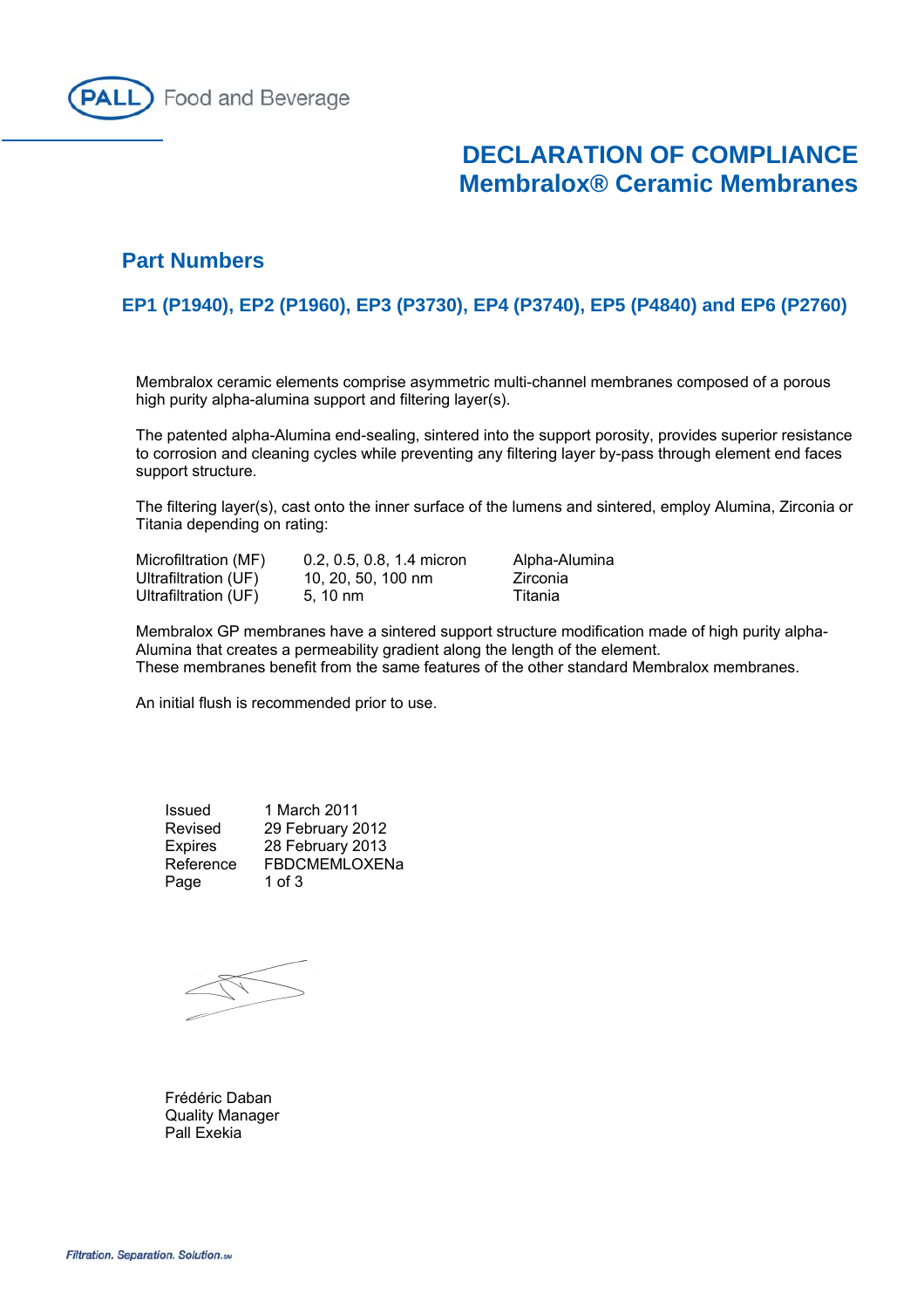#### **Membralox Ceramic Membranes**

#### **Components**

| Support and End-seal<br>Standard layers |          | α-Alumina (α-Al <sub>2</sub> O <sub>3</sub> )                      |
|-----------------------------------------|----------|--------------------------------------------------------------------|
| Special layers                          | MF<br>UF | α-Alumina (α-Al <sub>2</sub> O <sub>3</sub> )<br>Zirconia $(ZrO2)$ |
|                                         | Fine UF  | Titania (TiO <sub>2</sub> )                                        |

### **Declaration**

Membralox ceramic membranes comprise of materials that meet regulatory and legislative requirements and guidelines for food contact in that:

#### • **Europe**

Membralox ceramic membranes meet the requirements for food contact as detailed in European Regulation (EC) Number 1935/2004 in that:

 The materials of construction comply with European Commission Ceramics Directive 2005/31/EC following analytical certification of compliance in relation to lead and cadmium leach testing in 4 % acetic acid at 22 °C for 24 hours.

 They are also approved for drinking water filtration by French Health Minister directive dg5/vs4 2000 -166 March 28, 2000 in annex 1, §II list B.

#### • **USA**

The materials of construction are listed in the FDA requirements for food contact use as detailed in Code of Federal Regulations, 21 CFR paragraphs 170-199:

Zirconia layers on Alumina support are listed in 21 CFR section 177.2910.

Membralox crossflow membrane modules, model type SD and HCS are conforming to 3-A Sanitary Standards (section 45- 02, authorization 1187).

Note: Titania (TiO2) is approved as an indirect food additive and is listed in 21 CFR section 178.3297.

#### **Process Quality System**

Site of Manufacture:

Pall Exekia, France

This product is manufactured under a Quality Management System certified to ISO 9001:2008.

These products / product packaging carry a lot number / date code to facilitate traceability to suppliers' materials and Pall production records.

#### **Supplied in Europe by**

Pall Exekia BP1 Route d'Oursbellille Bazet, France 65460